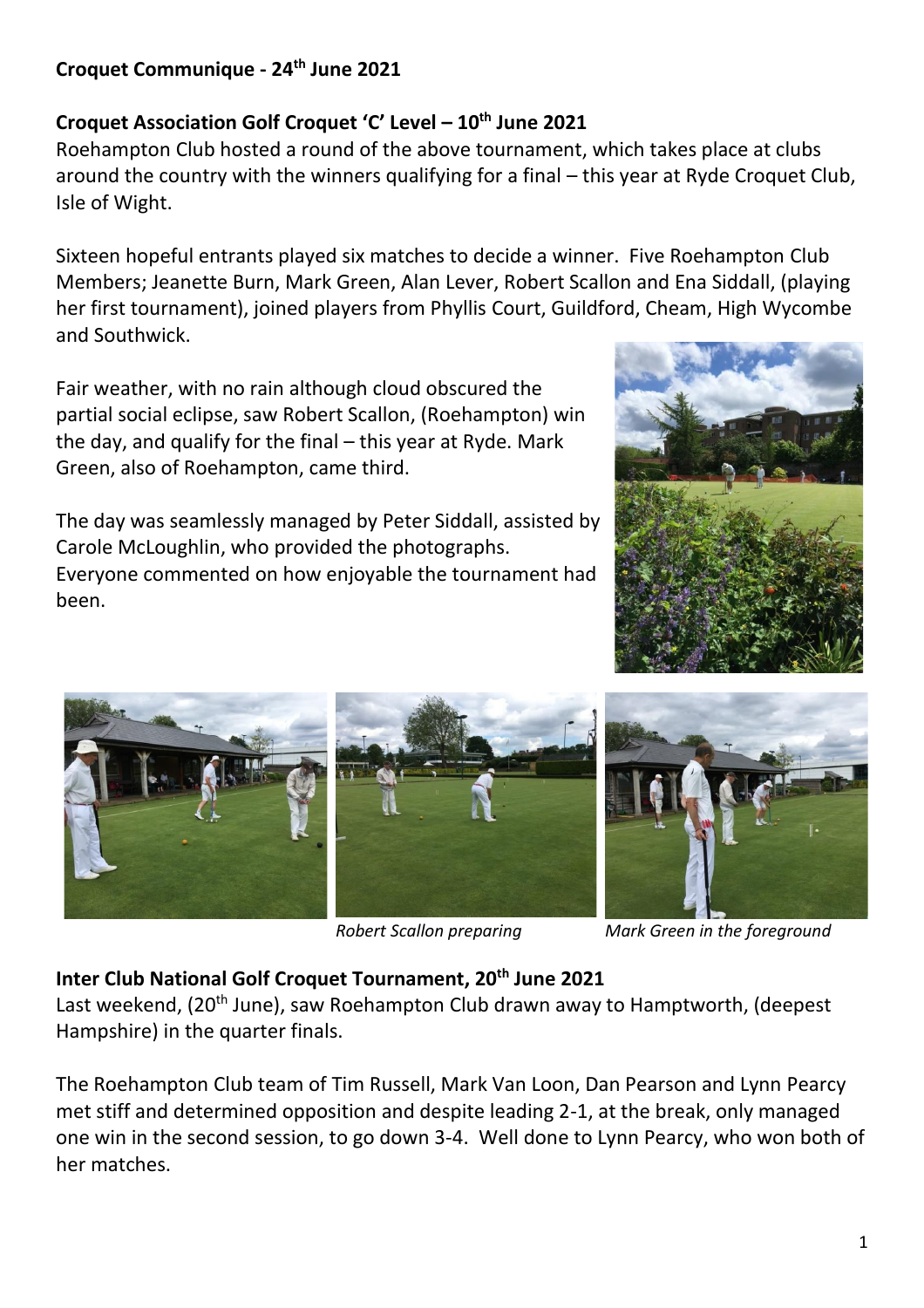Nottingham, who beat us, in the final last year, were also knocked out in their quarter final by Bowden 1-6.



We had some interested spectators – Tim Russell's dog, 'Woody', and were they, those expectant vultures again?



## **Women's Open Championship – 12-14 June, 2021**

Many congratulations to Lynn Pearcy, (Roehampton Club), who entered the Women's Open Championship, (Golf Croquet), held at Nottingham, 12-14 June.

Lynn won through her block, after a 'play-off', to the Championship stages, where having won the quarter final, against Debbie Lines, (England), 7-1, 7-6, she met the World Number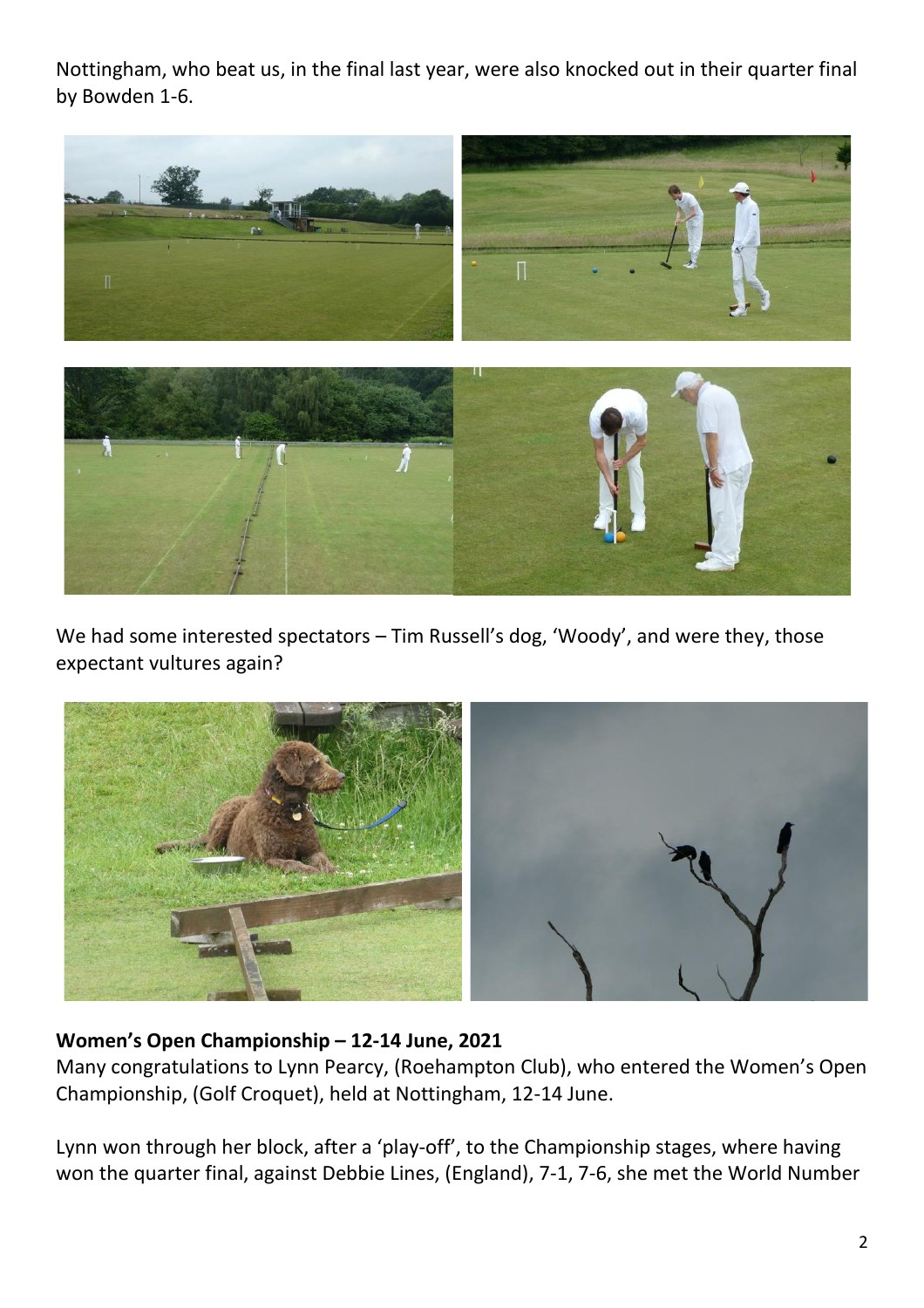One, Rachel Gee in the semi-finals. Rachel won 7-4, 7-2. A tremendous performance by Lynn, (Handicap 2) in a very strong field, led by Rachel Gee (Handicap -4).

## **Woking AC 'A' Class Open Tournament – 11-13 June, 2021**

Tim Russell (Roehampton) entered the above competition played over 3 days against strong opposition. He won all six of his matches to record his first win an 'A' class Tournament. A brilliant performance by Tim!

# **Cheltenham Croquet Club Men's Challenge Trophy AC – 16-20 June, 2021**

A field of twenty, top-ranked players competed for the above, played 16-20 June. Roehampton Club interest featured Harry Fisher, who lost in the semi-final to James Death of Nottingham, (a frequent Club visitor). James went on to win the final against Stephen Mulliner, to retain the trophy, that he won in 2019. A great effort by Harry.

# **Return of GC Club Mornings**

Monday 21 June, saw the return of a GC Club morning, (albeit not the same casual turn up and play, as preregistration is now required), the first since 16 March 2020.

Two sessions were held, 10.00-12.00, and 12.00-14.00, and despite continual rain, members turned out ( 20 first session, and 10 the second), and enjoyed convivial and competitive games. The Roehampton Club Croquet Player is a hardy specimen, and not to be put off by gentle rain showers.

The format is 24 people across 3 lawns – registration is via the online Booking System or via Reception, a week in advance, at 09.00. Reduced capacity on 28 June due to a tournament running.









*Tim Russell*